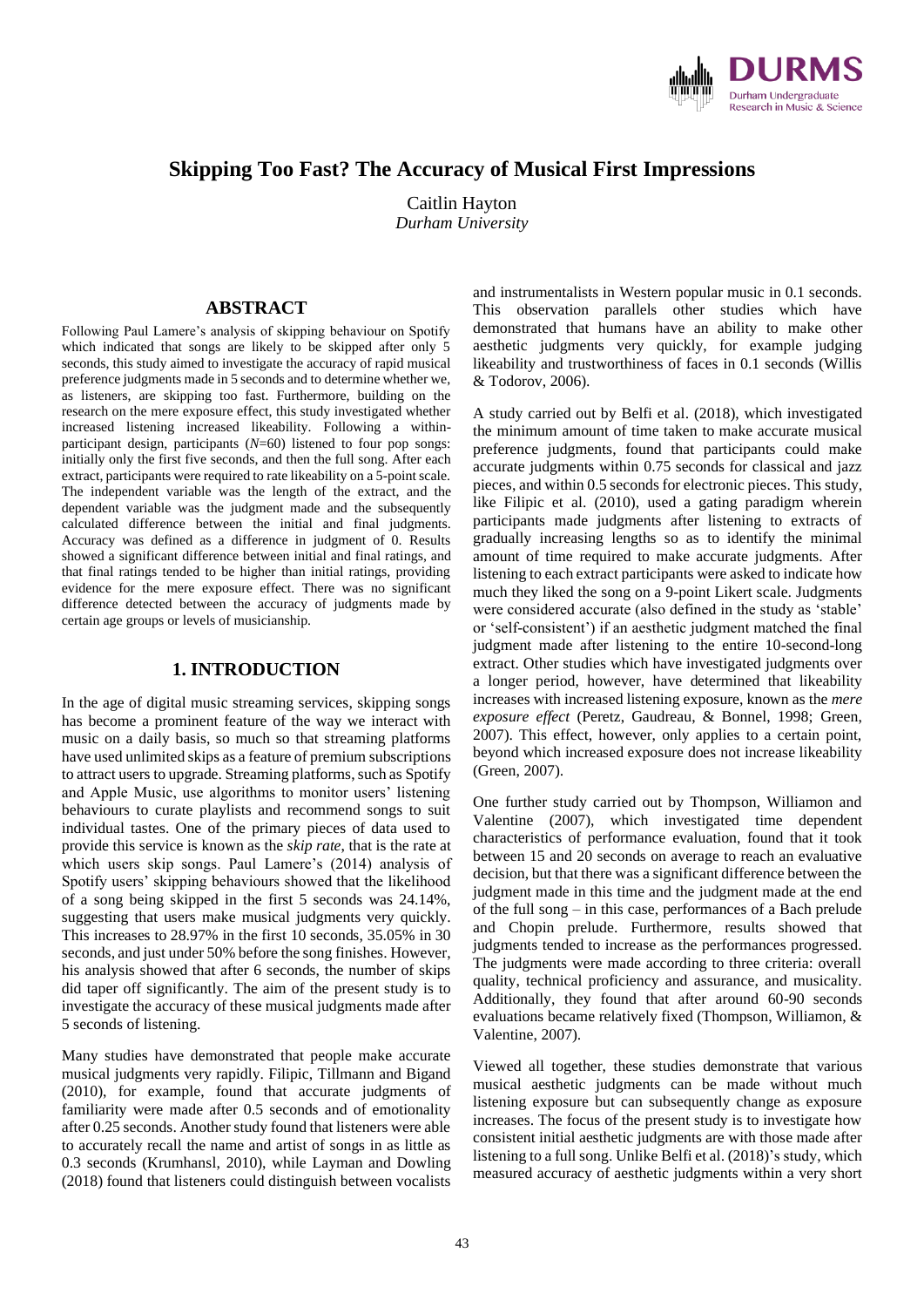time frame (0 to 10 seconds) and the mere exposure effect studies which looked at a much longer time frame (up to months), the present study will investigate an intermediate length of time: that is, how listeners' likeability changes between the initial judgment made within 5 seconds and the final judgment made after listening to the full song for the first time.

According to the above studies, it is safe to assume that 5 seconds is enough time for an initial judgment to be made, since many studies have shown that aesthetic judgments can be made in less than 1 second of exposure. Rather than studying the accuracy of initial judgments made after a matter of milliseconds, however, the present study aims to replicate a more everyday listening experience that is consistent with skipping behaviours as observed by Lamere (2014). Since studies have proven that judgments made within a shorter time frame than 5 seconds are still consistent with judgments made up to 10 seconds later (Belfi et al., 2018), judgments recorded at 5 seconds can still be considered accurate first impressions, or initial judgments. The time frame of 5 seconds for an initial judgment was thus chosen for the certainty that a judgment would have been made in that time, and because it is the time frame in which the most significant number of skips occurs on streaming platforms (Lamere, 2014). Unlike the above studies, the exact moment at which an accurate judgment is made is not a concern in the present experiment, hence its design does not follow a gating paradigm. Instead, only two extracts are used per song: a 5-second extract, and the full song. The accuracy of the initial judgment is the primary concern to investigate whether it is possible for listeners to make accurate judgments, and thereby a decision to skip a song, within 5 seconds. Fundamentally, the question is: are we skipping too fast?

In a further attempt to replicate everyday listening behaviours, the study will use Western popular music extracts that can be found on streaming platforms. However, songs have been chosen to be less familiar to participants (i.e., by lesser-known artists), since familiarity has been shown to skew likeability ratings, for example Peretz et al. (1998) showed that songs which scored higher on familiarity scored higher on likeability. That being said, the repetitive construction of pop songs has the potential to increase listener's familiarity even within the first time of hearing it. This is an important feature of pop songs which will allow the study to investigate whether or not increased exposure within the span of a song can increase likeability ratings, as suggested by the mere exposure effect. Additionally, participants were from a range of musical backgrounds – non- musicians, amateurs, and professionals – providing a more accurate sample of streaming platform users. In contrast, Thompson, Williamon and Valentine (2007) only used highly trained musicians, while Peretz et al. (1998) only investigated non-musicians.

In this study, like in Belfi et al. (2018), accuracy is defined as participants' self-consistency. Initial judgments are accurate if they match the final judgment. Belfi et al. (2018) considered ratings within 1 point to be a match, however, since my study uses a smaller 5-point Likert scale, an identical score is considered a match. In other words, if a participant makes an

initial liking judgement of  $I - I$  *do not like this at all and a* subsequent judgment of *2 – I like this somewhat*, it is considered an inaccurate judgment.

Bearing the above studies in mind, I hypothesise that participants are likely to change their judgments with increased listening due to the repetitive nature of Western pop songs. However, I propose that they will only change by a small amount (1 point) since each song will only be heard once. In other words, I hypothesise that it is less likely for participants to make accurate judgments within 5 seconds of listening to a song. Secondly, I hypothesise that likeability will increase after listening to the full song, in accordance with the mere exposure effect.

#### **2. METHOD**

*Design.* The present study used a within-participant design, using quantitative data. The experiment was carried out in an online survey supported by Qualtrics and distributed on Facebook. Participants completed the survey without the presence of the researcher. The independent variable is the length of the extract: the short 5-second clip, or the full song (around 3 minutes for each of the four songs used). The dependent variable is the judgment made, and the subsequently calculated difference between the initial and final judgments. If the difference between judgment scores was 0 (i.e., no difference), the initial judgment was considered accurate.

*Participants.* Participants were recruited through social media. A total of 116 people participated in the survey; however, this number was reduced when filtered through several criteria. Participants had to 1) have completed the entire survey, 2) have listened to each song in its entirety, and 3) be unfamiliar with all the songs. Of the 60 remaining participants, there were 39 females, 19 males and 3 non-binary/third gender. Furthermore, participants had to indicate their age category, level of musical training, and musical genre preferences: 39 were 18-25-yearolds, 10 were 26-45, and 11 were 46-65; there were 24 nonmusicians, 31 amateur musicians, and 5 professional musicians; and 42 indicated they listened to pop music, while 18 do not regularly listen to pop music. Figure 1 shows this breakdown of participant demographics.



Figure 1. Participant demographics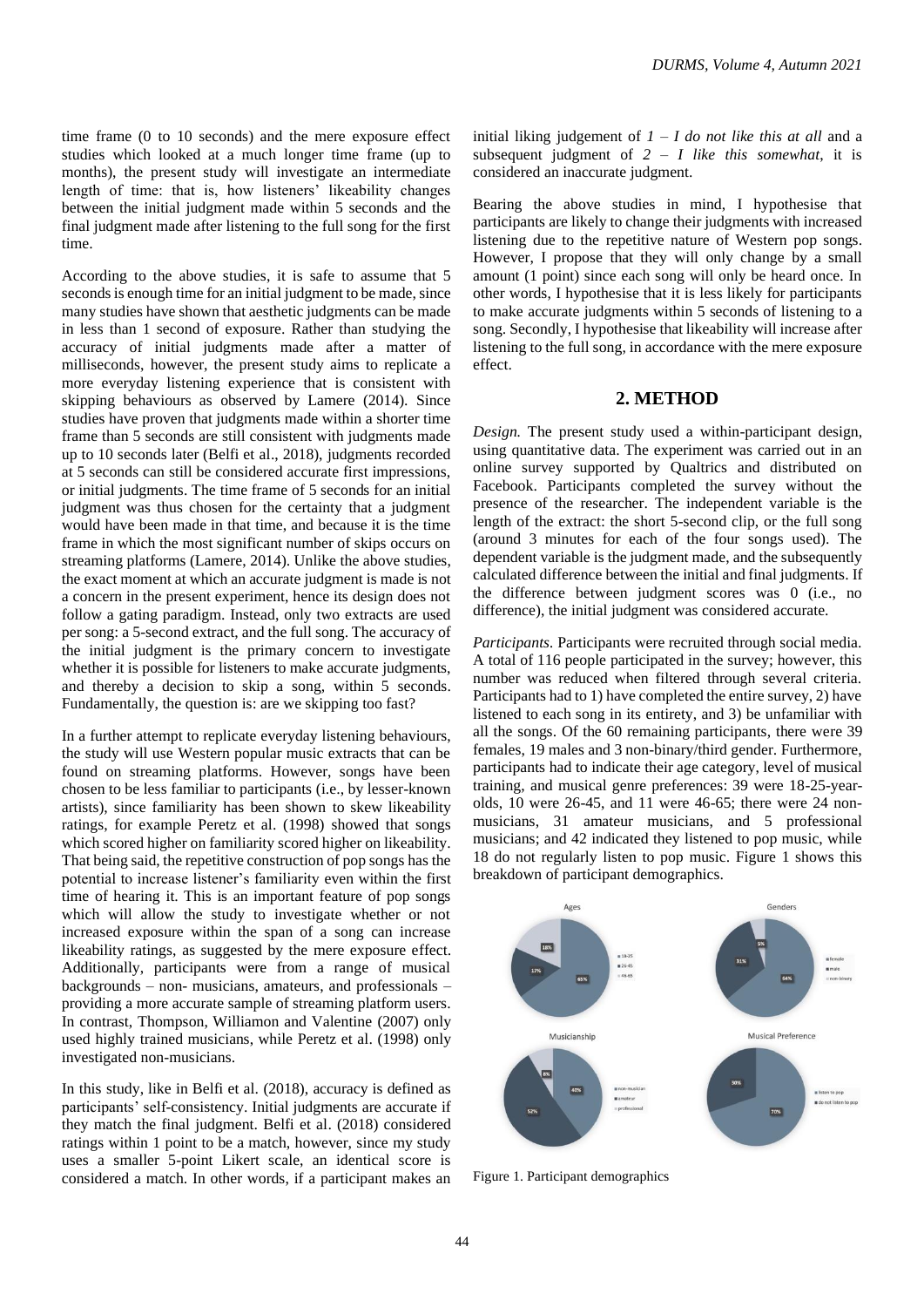*Materials.* The four songs selected for the study were all in the genre of Western popular music, but in four distinct styles: electropop, folk-pop, pop ballad, and teen pop. This was to provide an alternative perspective from other studies which used classical music and jazz. This genre also has a broader range of listeners, who like and dislike various styles within it, meaning that there would be less bias within a randomized sample of participants. Songs were selected to have a range of information audible in the first 5 seconds. Two of the songs were only instrumental in the first 5 seconds; two had an audible voice (one male and one female). Two of the songs were sung by males, one by a female, and one had a prominent female voice with accompanying male voices. None of the songs were featured on the top charts at the time of the survey, and none of the artists were particularly well-known. This was to lower the chance that participants would already be familiar with the song, affecting judgments in accordance with the mere exposure effect. Since songs were to be listened to in their entirety, only four songs were chosen to reduce the overall time of the survey. This was decided upon so as to increase engagement, reduce boredom, and recruit more participants. The 5-second extracts were created on an audio trimming website (Online Audio & Mp3 Cutter, 2020).

*Procedure.* Participants had one practice question before completing the four remaining questions. The order at which these appeared was randomized across the participant sample. For each question, participants were asked to listen to a 5 second extract and rate it on a 5-point Likert scale from *1 – I do not like it at all* to *5 – I like it a lot.* They were then asked to listen to the entire song and subsequently rate it on a similar scale. In each case, the shorter segment was heard first to mitigate any top-down influence. Finally, for each question, participants had to indicate whether or not they were familiar with the song. The independent variable is the length of the extract: the short 5-second clip, or the full song (around 3 minutes for each).

A 5-point rating scale was chosen instead of a scale with more points so as to measure a range of likeability without giving too many options and thereby potentially leading participants to indicate small changes when they were unsure. This meant that a change in one point could be considered a noticeable change, in contrast with a ten-point scale, wherein a change from 6 to 7 would not be a significant change for a listener.

### **3. RESULTS**

My analysis found that the mean difference between initial and final ratings across all songs was  $0.81$  (*SD* = 0.42). The most common difference between these ratings was a point of 1 on the scale with a frequency of 104, followed closely by 0 with a frequency of 94 (see Figure 2). Differences in ratings of 2 or more points was much less common showing that, on average, ratings of likeability tended to change by a small amount after hearing the full song.



Figure 2. Frequency of differences for all songs

To determine whether the mean difference in ratings was a significant difference from 0 (which signifies a consistent or accurate judgment) a one-sample t-test in RStudio was carried out against the null hypothesis. The *p*-value was calculated to be  $p < .001$ , indicating that there was indeed a significant difference from 0. This provides support for my hypothesis, that initial ratings made in 5 seconds are not accurate predictors of final ratings made after listening to the song in full. Further paired samples t-tests were carried out for each song, to compare each one's mean difference to a predicted hypothesis of 0. Figure 3 shows the *p*-values for each song (all below .05), providing support for the alternative hypothesis, namely that ratings are likely to change after further listening.

Table 1. Calculated *p-*values for Each Song

| Song   | $p$ -values |
|--------|-------------|
| Song 1 | 1.977e-09   |
| Song 2 | 5.301e-11   |
| Song 3 | 5.436e-10   |
| Song 4 | 1.142e-12   |

My results also showed that on average, ratings of likeability tended to increase after listening to the full song. Only one of the 60 participants had a mean difference of 0 across all four songs. This average increase of likeability supports my secondary hypothesis and is consistent with the mere exposure effect as well as the findings of Thompson, Williamon and Valentine (2007). Ratings of the first song, however, decreased. Figure 3 shows the mean initial and final ratings for each song. Paired, two-tailed t-tests were carried out for each song to determine whether the difference in initial and final ratings was significant. All *p*-values were below .05 indicating that there was a significant difference.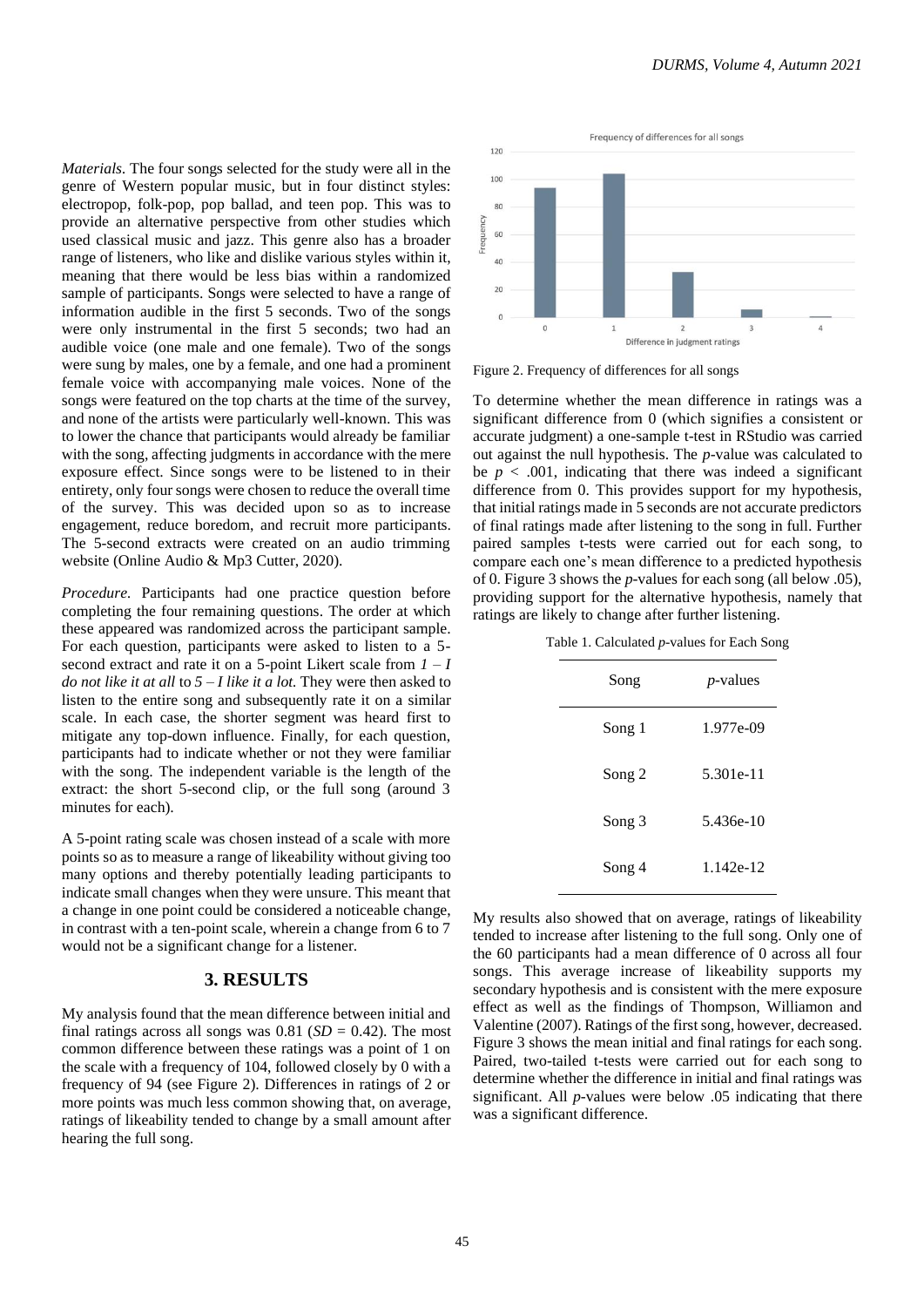

Figure 3. Mean initial and final judgment ratings for each song

For deeper analysis, ANOVA tests were carried out in RStudio to investigate whether any age group or musicianship level made more accurate judgments than the others. The mean change in initial and final ratings indicated that the group of 26–45-year-olds made on average more accurate initial judgments with the lowest mean overall (Figure 4 and Table 2). To determine if this was a significant difference, an ANOVA test was carried out in RStudio. The *p*-value was calculated as  $p = .77$  indicating that the difference was not significant, and no age group made more accurate judgments than another.



Figure 4. Mean difference in judgments by age group

Table 2. Mean and Standard Deviation of Difference in Judgments for Each Song by Age Group

| Mean (SD) | 18-25  | 26-45  | $46 - 65$ | All    |
|-----------|--------|--------|-----------|--------|
| Song 1    | 0.74   | 0.60   | 0.64      | 0.70   |
|           | (0.82) | (0.70) | (0.67)    | (0.77) |
| Song 2    | 0.82   | 0.90   | 0.82      | 0.83   |
|           | (0.79) | (0.74) | (0.98)    | (0.81) |
| Song 3    | 0.85   | 0.50   | 1.00      | 0.82   |
|           | (0.84) | (0.53) | (1.10)    | (0.85) |
| Song 4    | 0.92   | 0.90   | 0.82      | 0.90   |
|           | (0.81) | (0.88) | (0.60)    | (0.77) |
| All Songs | 0.83   | 0.73   | 0.82      | 0.81   |
|           | (0.44) | (0.34) | (0.40)    | (0.42) |

The mean change in initial and final ratings indicated that amateur musicians made on average more accurate initial judgments with the lowest mean (Figure 5 and Table 3). To determine if this was a significant difference, an ANOVA test was carried out in RStudio. The *p*-value was calculated as *p*  = .311 indicating that the difference was not significant, and levels of musicianship did not affect the accuracy of ratings.



Figure 5. Mean difference in judgments by level of musicianship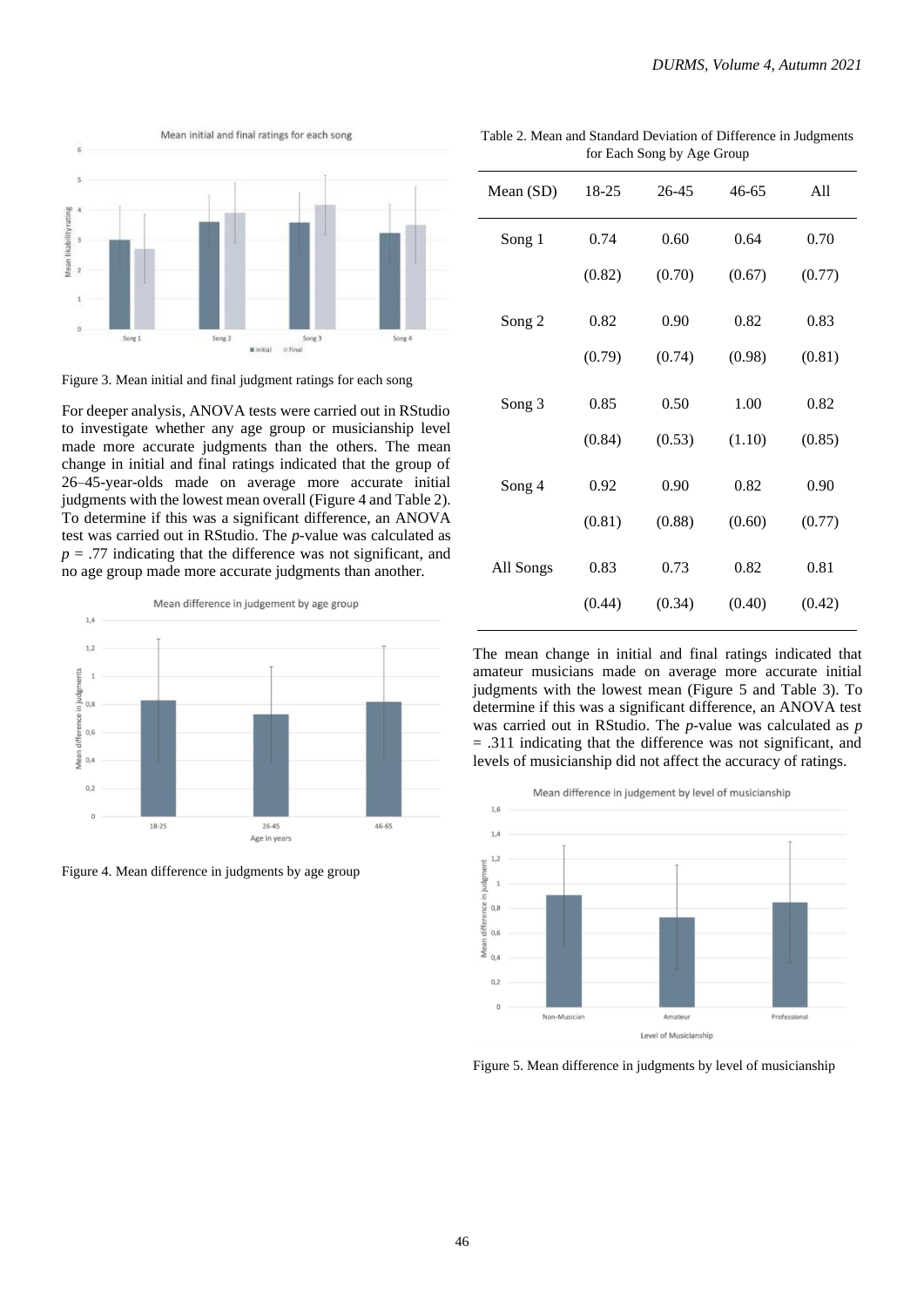| Mean (SD) | Non-<br>Musician | Amateur | Profes-<br>sional | All    |
|-----------|------------------|---------|-------------------|--------|
| Song 1    | 0.75             | 0.71    | 0.40              | 0.70   |
|           | (0.85)           | (0.74)  | (0.55)            | (0.77) |
| Song 2    | 1.08             | 0.65    | 0.80              | 0.83   |
|           | (0.93)           | (0.71)  | (0.45)            | (0.81) |
| Song 3    | 0.88             | 0.74    | 1.00              | 0.82   |
|           | (0.90)           | (0.77)  | (1.22)            | (0.85) |
| Song 4    | 0.92             | 0.84    | 1.20              | 0.90   |
|           | (0.78)           | (0.78)  | (0.84)            | (0.77) |
| All Songs | 0.91             | 0.73    | 0.85              | 0.81   |
|           | (0.40)           | (0.42)  | (0.49)            | (0.42) |

Table 3. Mean and Standard Deviation of Difference in Judgments for Each Song by Level of Musicianship

### **4. DISCUSSION**

Analysis of my results found that there was a significant difference between initial and final ratings, suggesting that judgments made in the first 5 seconds of listening are not accurate predictors of judgments made after listening to the full song, supporting my hypothesis. This supports Thompson, Williamon and Valentine's (2007) observation of changed evaluations. It suggests that first impressions of likeability are not particularly trustworthy.

Additionally, final ratings were on average higher than initial ratings, also supporting my hypothesis that likeability increases with increased listening exposure. This is consistent with the findings of Thompson, Williamon and Valentine (2007) who found that likeability increased as performances progressed. Furthermore, this provides evidence for the mere exposure effect, even when listening to songs for the first time.

Lamere's (2014) analysis of Spotify users' skipping behaviour showed that there was a 24.14% likelihood of songs being skipped in the first 5 seconds of listening. The findings of my experiment suggest that if users were to listen for longer, they would find that they would like the song more and perhaps decide not to skip the song. This supports Lamere's finding that after 6 seconds, the number of skips decreased significantly and barely changes between 25 and 60 seconds. My research shows that perhaps we are skipping songs too fast.

However, skipping songs is a multi-determined phenomenon. In other words, musical preference is not the only reason a person would skip a song. People may decide to skip songs because they have heard them too often, are searching for a particular style, do not like an artist, because they do not feel like listening to a particular song at a particular moment, and so on. This study did not investigate the influence of these factors on skipping behaviour, nor did it take these factors into account when investigating musical preference. Further studies in this direction would be needed to provide insight into how they might affect skipping behaviour.

Furthermore, this study cannot affirmatively answer the question of whether users are skipping too fast since it could not replicate a number of the conditions of listening to music on Spotify. For example, users on Spotify listen to songs and playlists specifically curated for their individual tastes, look at the album artwork, and can see the name of the song and artist while they listen. This study, though taking into account broad categories of participants' preferred genres, does not replicate the artificial intelligence used in Spotify song recommendations which would certainly affect both the skip rate and the accuracy of initial likeability ratings. It also did not consider the affect that album artwork would have on judging musical preference. All these factors would make very interesting studies in the future, for example one which uses participants own Spotify playlists and investigates these changes on an individual basis before comparing.

For the sake of creating a survey that would not take too long for participants to complete, only four songs were used in this study providing a smaller sample to compare. Increasing the number of songs would result in higher levels of accuracy and allow for differences to be more noticeable. Additionally, a scale with more points or even a continuous response design would also allow for smaller differences in likeability to be indicated, increasing the accuracy of the experiment. A continuous response design, similar to that of Thompson, Williamon and Valentine (2007), would also allow for the minimum time taken to make an accurate likeability rating to be investigated and compared.

The songs used for this study were selected to have a range of musical information audible in the first 5 seconds, however, it did not investigate the effect of this information on likeability or accuracy. For example, the first song, which was the electropop sample, was the only song to show a decrease in likeability, but this result cannot be explained simply by the fact that it was electronic or because there were no vocals in the first 5 seconds. Future studies, using more songs in each style, could investigate this specifically, exploring whether there is any connection between the type of musical information available in the first 5 seconds and the level of accuracy and likeability.

Furthermore, this study relied on self-reported levels of musicianship. In order to more accurately compare the effect of musical training on accuracy of initial judgments a musical training and engagement test, such as Goldsmiths Musical Sophistication Index (Müllensiefen et al., 2014) or Music Use and Background Questionnaire (Chin et al., 2018), could be